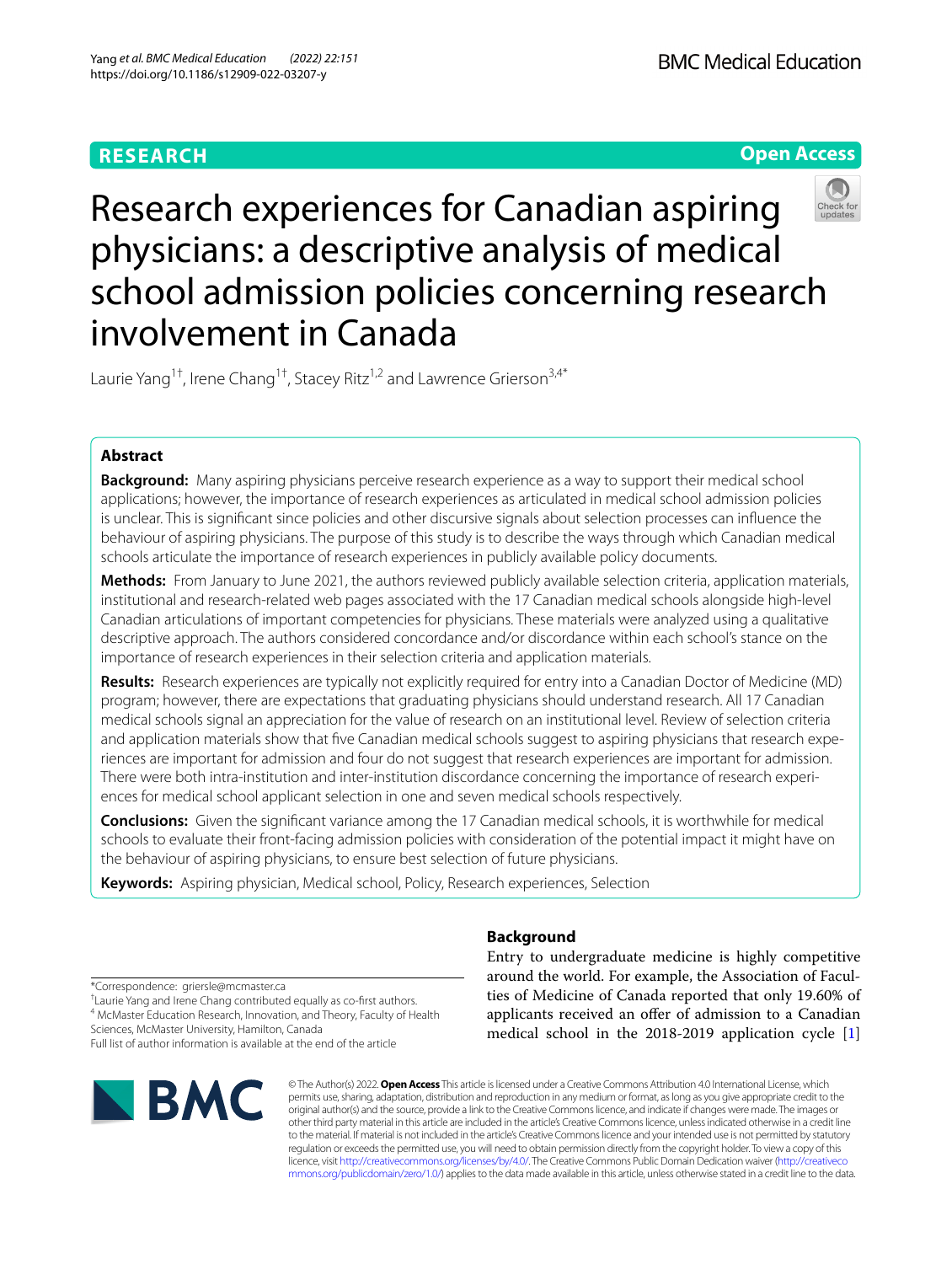while 42% of applicants were matriculated in American medical schools in 2020-2021 [\[2](#page-8-1)]. To enhance the competitiveness of their applications, aspiring physicians might seek research experiences. The perception that research experience is important for successful entry into medical school is prominent amongst aspiring physicians, as can be readily observed in online forums and websites for the aspiring physician community [[3,](#page-8-2) [4](#page-8-3)]. Blogs written for aspiring physicians often reiterate this notion with statements like "*while research experience is not a requirement for admission to med school (unless you are a MD-PHD candidate), it can defnitely be an advantage on your application*" [[5\]](#page-8-4). As a result, a preponderance of aspiring physicians are involved in research to some degree. Past research indicates that a large number of medical students engaged in research prior to medical school [\[6](#page-8-5)], despite the fact that undergraduate research involvement can be time-consuming and difficult to manage alongside students' fnancial and academic obligations. [\[7\]](#page-8-6).

The degree of research involvement among aspiring physicians and perceptions of the importance of research experience for selection within the aspiring physician community may be attributed to medical schools themselves. Generally speaking, the Theory of Policy suggests that policies are an important tool through which institutions can infuence the behaviour of a target population [[8\]](#page-8-7). This can be exemplified in a public health context, where modest changes in public policies result in significant changes in health behaviours  $[9]$ . This is also true in medical school admissions. Past studies confrm the impact of admission policies on student behaviour. Lin and colleagues [\[10](#page-8-9)] determined that the aspiring physician's narrative is shaped by their understanding of the expectations of the medical school admissions process. That is, there may be a hidden curriculum in admissions processes [[11,](#page-8-10) [12\]](#page-8-11), which leads applicants to model their behaviours based on their perceptions of what is valued in the selection process [[13\]](#page-8-12). Although some describe this pejoratively as applicants attempting to 'game the system,' this is in fact very rational behaviour for aspiring physicians given the limited number of spots available, and the lack of control they have over the parameters by which they will be judged.

To understand the relevance of the theory of policy to the experiences of medical school applicants with respect to research engagement, we need to determine whether there is a consistent policy message that is being conveyed to candidates. Although research is important for healthcare delivery [\[14](#page-8-13)], it is unclear the degree to which applicant research experiences serve as a uniquely valuable demonstrator of commendable qualities, whether at all or relative to other experiences. At present, it is also unclear the degree to which formal selection criteria and admissions policies articulate the value of research experience and how this might be infuencing aspiring physician behaviour as they prepare their applications. Accordingly, we present here an analysis of publicly available Canadian medical school admission policies pertaining to research experiences and refect our fndings against the formal competencies that medical students are expected to develop prior to graduation and statements concerning the value of research activity within training institutions. In doing so, our goal is to generate a better understanding of how research experiences are emphasized within publicly available medical school policy documents; directly or indirectly related to admissions.

## **Methods**

## **Purpose**

This study was a qualitative descriptive analysis that used descriptive document coding to examine how the importance of research experiences is articulated in publicly available policy documents from the 17 Canadian medical schools.

## **Research team**

As a part of our commitment to refexive research, our team acknowledges our positions and perspectives. Our team consists of four researchers (IC, LY, SR, LG). IC and LY are undergraduate students who identify as women and who are aspiring physicians. The research began as an undergraduate course project. Upon completion of the course, IC and LY were hired and paid for their work as research assistants. SR and LG are education scientists with faculty positions at McMaster University with experience and expertise in the methodology used.

### **Data collection**

We reviewed four types of publicly available documentation with the potential to elucidate the relevance of applicant research experiences to medical school selection practices in Canada. Our research team extracted documents from web pages in either English or French between January 2021 and June 2021 for analysis.

We frst reviewed a set of documents consisting of pan-Canadian articulations of the competencies required for admission to medical school, expected upon graduation of medical school, and required for medical practice. This included a collection of documents describing the technical standards for students of MD programs [[15–](#page-8-14)[26](#page-8-15)] which, for the purposes of this paper, are referred to collectively as "Essential Skills". We also included the Royal College of Physician and Surgeons of Canada's *CanMEDS 2015 Framework*  [[27](#page-8-16)]. Medical school committees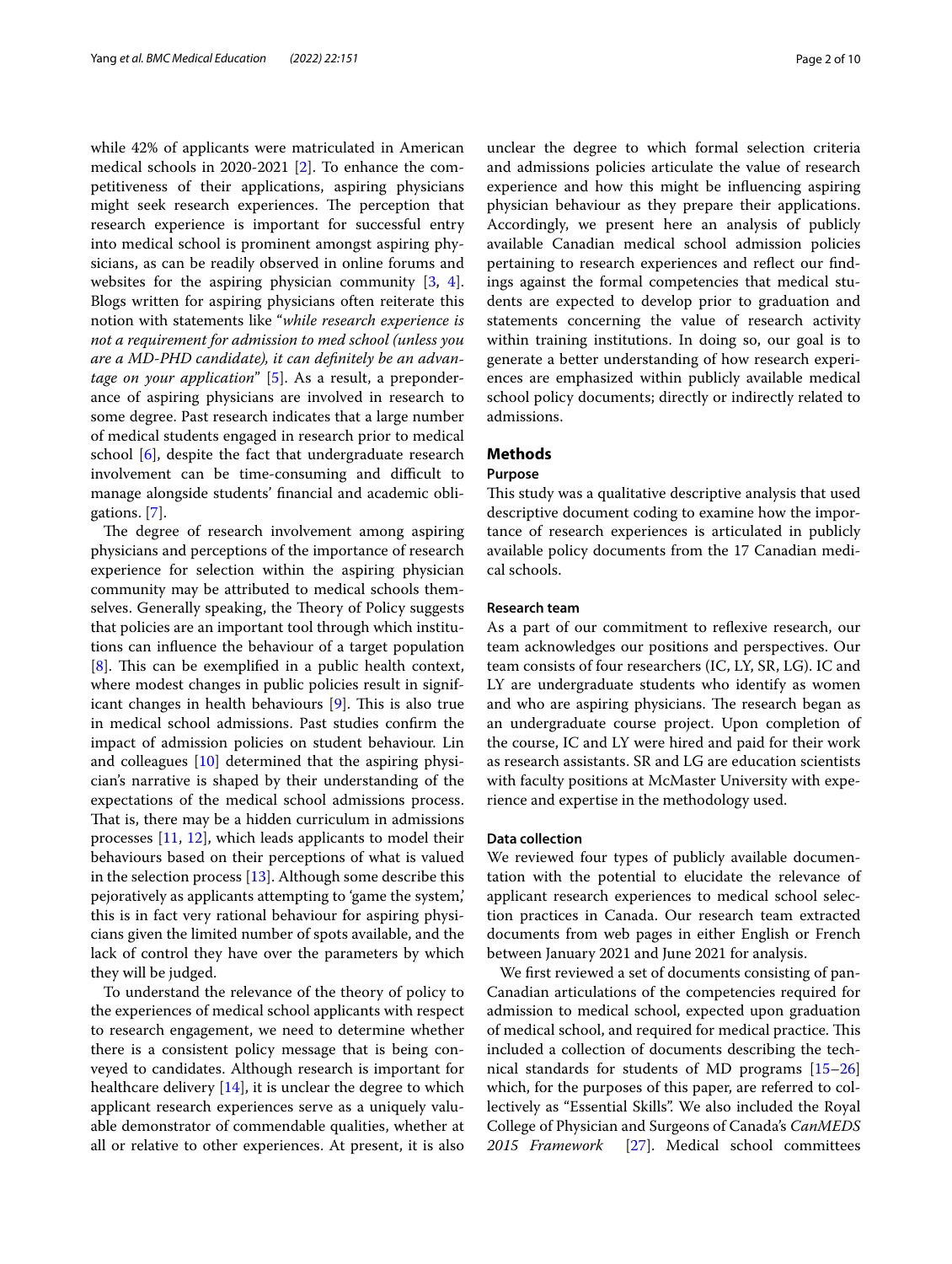created the Essential Skills documents as a response to legislation documenting requirements of accessibility for people with disabilities. As such, the Essential Skills documents are not meant to describe idealistic statements about the capacities of the physician but rather to frmly state what can and cannot be accommodated within the role of a physician. On the other hand, the Royal College of Physician and Surgeons of Canada created the Can-MEDS framework to inspire curriculum and training for physicians, with the aspiration that physicians should be more than simply individuals who can treat and diagnose illness [[28\]](#page-8-17). With this context in mind, we anticipate that research experience will be conceptualized diferently in these documents.

To elucidate latent messages concerning research experiences (i.e., pertaining to the "hidden curriculum" of admissions), we also sampled institutional values concerning research that may not specifcally pertain to medical school admissions [\[12](#page-8-11)]. We determined institutional values concerning research via: review of program values, missions, and vision statements; program information (or "About") statements; and explicit statements about program stances on research on the medical school research landing page. All of the aforementioned were found on the public websites of the 17 Canadian medical schools [[29–](#page-8-18)[45](#page-8-19)]. In the case that undergraduate medical education-specifc pages were absent, our team reviewed the relevant School of Medicine page instead. If the School of Medicine page was also absent, the Faculty of Medicine page was reviewed.

The final set of documents consisted of formal statements of medical school selection criteria and materials that support aspiring physicians in the development of their applications to medical school. We reviewed medical school selection criteria for the 17 Canadian medical schools from program websites  $[29-45]$  $[29-45]$  $[29-45]$ . This included review of the criteria, requirements, expectations, and/ or traits that Canadian medical schools state as explicitly relevant for their selection decisions. We also reviewed application materials, which consist of (1) descriptions of the application (2) forms that applicants must submit to apply to the medical school. These were extracted from each of the Canadian medical school websites as well as the Ontario Medical Schools Application Service (OMSAS) website, a portal used by aspiring physicians for application to Ontario medical schools. With respect to selection criteria and application materials, we only considered documents pertaining to admissions for Canadian undergraduate or Collège d'enseignement général et professionnel (CEGEP) applicants; however, our analysis was mindful of any credit or advantage conferred to applicants with graduate degrees. We excluded any admission policies relating to non-Canadian applicants.

Throughout this paper, we refer to medical schools by the name of the university. For instance, we will use the "University of Manitoba" when referring to the "University of Manitoba Max Rady College of Medicine''.

#### **Data analysis**

We constructed this research as a document analysis, drawing upon procedures described by O'Leary [\[46](#page-8-20)]. Four reviewers (IC, LY, SR, LG) participated in the coding process. All four reviewers met initially to review the methodology of qualitative description. Our analysis of sampled documents involved a qualitative descriptive approach [\[47](#page-8-21), [48\]](#page-9-0). First, to establish data immersion, members of our team (IC and LY) read and re-read the compiled data individually to gain familiarity with the information. During this process, analytic memos concerning coder insights and ideas were generated [\[49\]](#page-9-1). We then used open coding, which was conducted with specifc consideration for statements relevant to the research question. This was done in order to describe the emphasis, contemplation, and inclusion of research experience within the four types of reviewed documents. During the coding process, textual components of selected documents were coded. Images and graphics in the documents were excluded.

Once the initial round of open coding was completed, IC, LY, SR, and LG convened over several meetings to review the codes and to develop a codebook. The initial version of the developed codebook was piloted by IC and LY on document excerpts. All reviewers re-convened for revisions of the codebook.

After codebook development, IC and LY applied codes to all data in an iterative process, meeting regularly throughout. Upon completion, SR and LG reviewed all codes. After, we engaged in a process of analysis which determined within each medical school whether selection criteria and application materials were concordant or discordant with respect to their intimation of the importance of research for candidate selection. They were considered concordant if they expressed similar views regarding the importance of research and research experience and considered discordant if they express differing views regarding the importance of research and research experiences. Cases where there was no mention of research experiences were treated as suggestive that research experiences were *not* important for selection. If there was discordance on the importance of research and research experiences within the selection criteria or application material of one school, they were deemed discordant. Our team (IC, LY, LG, and SR) met periodically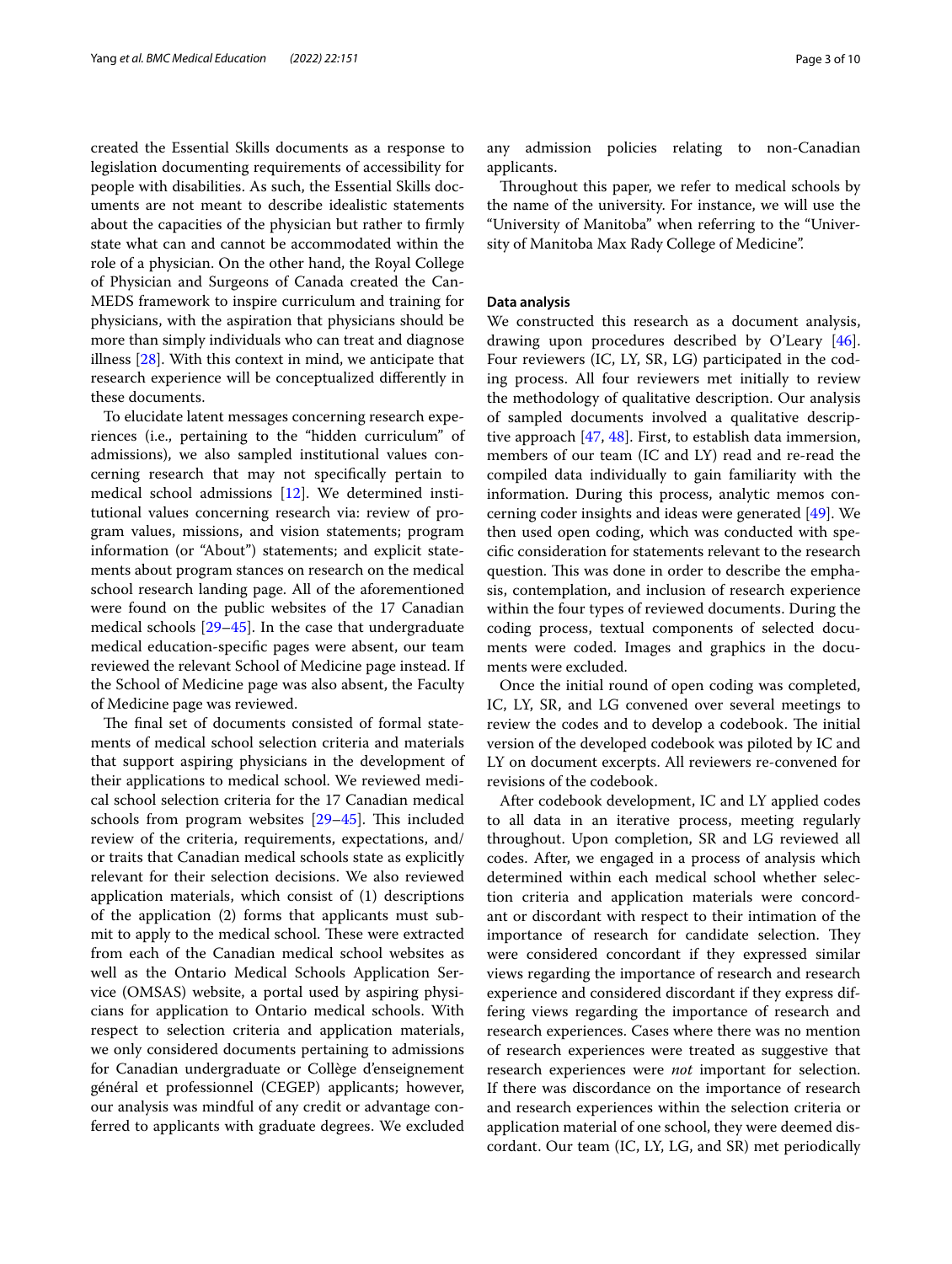following each cycle of coding to compare and discuss results and resolve any inconsistencies or discrepancies.

#### **Results**

## **Canadian articulations of the importance of research experiences for aspiring physicians and physicians**

This portion of the analysis provided insight into the ways in which research, research skills, or research experiences are described in policy statements that defne the essential skills for aspiring physicians and competencies for practicing physicians. Our analysis revealed that the Essential Skills document makes no mention of research competence when describing the competencies required for entry and success in medical school  $[15-26]$  $[15-26]$  $[15-26]$ . Mentions of research skills are stated more clearly within the 2015 CanMEDS framework [[27](#page-8-16)], which emphasizes that "*physicians should not only participate in research but also are involved in the dissemination of research fndings*" (p. 11). Key competencies in the framework uphold that statement. For instance, one key competency is to "*contribute to the creation and dissemination of knowledge and practices applicable to health*" (p. 25) and to "*integrate best available evidence into practice*" (p. 25) [[27](#page-8-16)]. Overall, these policy documents suggest that although research experiences are not *essential* for aspiring physicians, physicians should eventually have the skills to engage in research and to understand research evidence.

The importance and mentions of research or research experiences within the 17 Canadian medical schools across statements of institutional values and selection criteria, and application materials are summarized in Table [1](#page-4-0).

### **Institutional values concerning research**

Review and analysis of documentation pertaining to the value that training institutions place on research highlighted that institutions hold that: research is valuable to physicians or learners; research is valuable to society; and research is an indicator of prestige. Overall, every single Canadian medical school presented statements that avowed its appreciation for research in at least one of these categories. The degree to which the importance of research to the institution was emphasized varied between medical schools. Certain medical schools invoked only one of the values of research, while other schools mentioned all three.

Most medical schools (*n*=13) described research as a skill or practice that is of value to practicing physicians or learners (i.e., medical school students) (Table [1](#page-4-0)). Often, this was emphasised via the importance of research to medical practice. In many cases, the statement was framed in a way that encouraged medical students to engage in research. For example, the University of Toronto states that:

*As a physician with research skills, you are in the position to advance the frontiers of medical practice and improve patient care, whether discovering new treatment options, establishing the benefts of existing clinical practices, or evaluating the current healthcare system for potential policy changes. Tat is why research experience is favoured by hospital or residency admission committees and can help open a broader spectrum of career avenues. (University of Toronto, "Research Opportunities") [\[37](#page-8-22)].*

Nearly all medical schools (*n*=16) referenced research as something of value to society (Table [1\)](#page-4-0). Research is largely considered a tool that can be used to improve healthcare and well-being on both an individual and community level. For example, University of Calgary states: "*A research intensive medical school translates to better health care for our community*" (University of Calgary, "Research") [\[43\]](#page-8-23).

Over half of the medical schools  $(n=13)$  referenced research as an indicator of the institution's prestige (Table [1](#page-4-0)). Some schools emphasized their international or national research contributions. For example, McGill University claims to be "*the leading medical research university nationally, and … renowned for its excellence in the health sciences worldwide*" (McGill University, "About the Faculty of Medicine and Health Science") [\[31\]](#page-8-24). The University of Ottawa states that its "*Faculty of Medicine has a long history of conducting both basic and clinical research of the highest quality*"(University of Ottawa, "About Us")  $[44]$  $[44]$ . These kinds of statements equating research prowess with excellence in health sciences were extremely common among Canadian medical schools.

## **The value placed on research experiences in selection criteria and application materials**

We present our analysis of selection criteria and application materials together. This allows us to describe the way that research experiences are valued within these articulations of admission policy, while also permitting us the opportunity to highlight the degree of concordance or discordance that may exist between them at one school.

Our analysis revealed that only fve Canadian medical schools have selection criteria and application materials that both suggest that research experiences are important for admissions (Table [1\)](#page-4-0). Within the selection criteria, these schools explicitly describe the ways in which research experiences are part of their evaluation and fle review process. For example, University of Calgary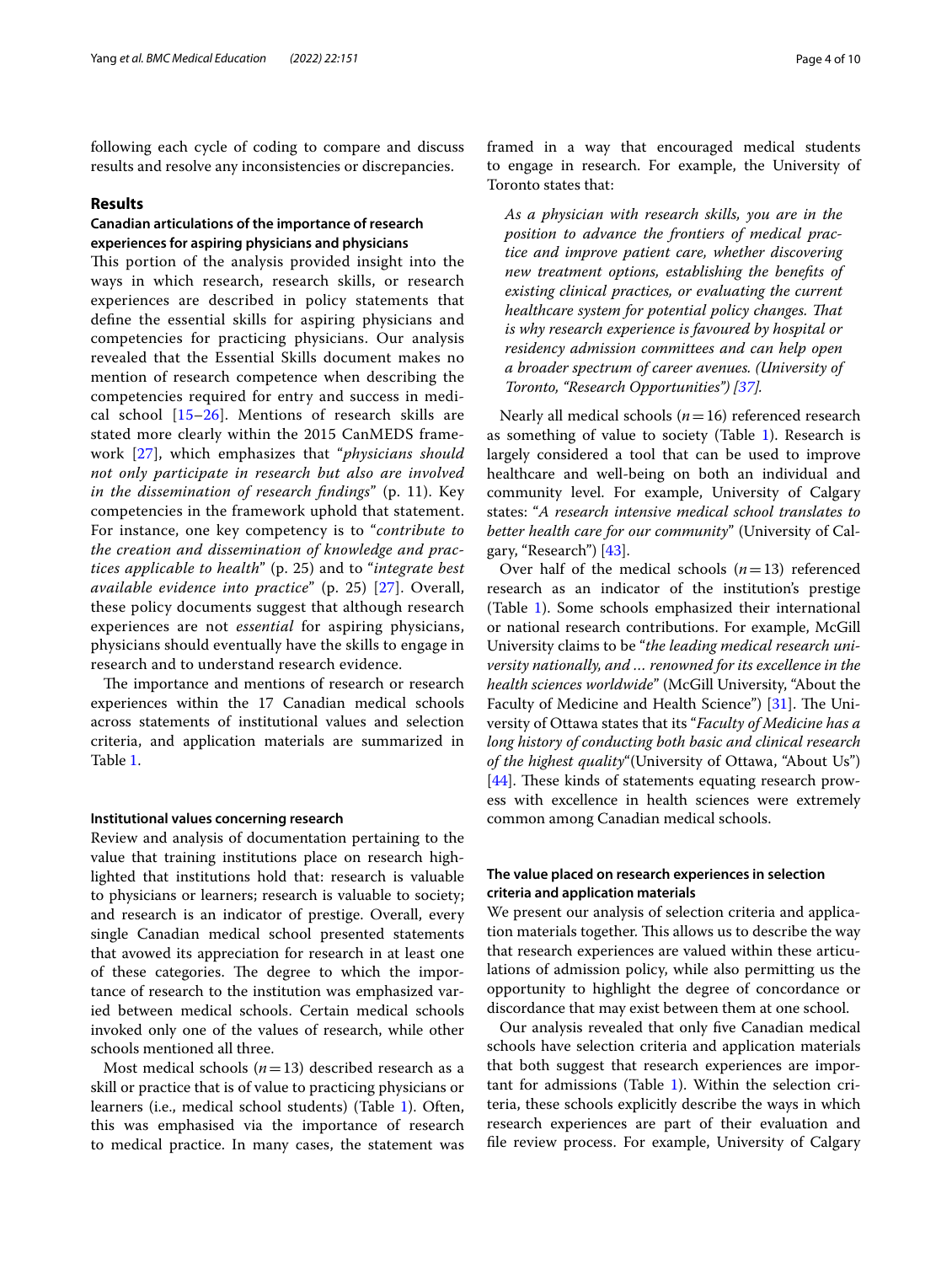<span id="page-4-0"></span>

|                                        | Institutional values                                |                                      |                                            | Selection criteria                                                                      |                                                                                             | Application                                                                       |                                                                                |                                                                                             |
|----------------------------------------|-----------------------------------------------------|--------------------------------------|--------------------------------------------|-----------------------------------------------------------------------------------------|---------------------------------------------------------------------------------------------|-----------------------------------------------------------------------------------|--------------------------------------------------------------------------------|---------------------------------------------------------------------------------------------|
|                                        |                                                     |                                      |                                            |                                                                                         |                                                                                             | Suggests research experiences are<br>important for selection to medical<br>school |                                                                                | selection to medical<br>Suggests research<br>not important for<br>experiences are<br>school |
|                                        | Research as a value<br>to the physician/<br>learner | Research as<br>a value to<br>society | an indicator of<br>Research as<br>prestige | Suggests research<br>for selection to<br>medical school<br>are important<br>experiences | Suggests research<br>experiences are<br>for selection to<br>medical school<br>not important | describe research<br>section(s) to<br>experiences<br>Exclusive                    | Section(s) prompt<br>experiences via<br>description<br>of research<br>examples | describe research<br>No section to<br>experiences                                           |
| <b>Dalhousie University</b>            |                                                     | ↘                                    | ↘                                          |                                                                                         | ↘                                                                                           |                                                                                   |                                                                                |                                                                                             |
| McGill University                      |                                                     |                                      | ↘                                          |                                                                                         |                                                                                             |                                                                                   |                                                                                |                                                                                             |
| McMaster University                    |                                                     |                                      |                                            |                                                                                         |                                                                                             |                                                                                   |                                                                                |                                                                                             |
| Memorial University<br>of Newfoundland |                                                     | ↘                                    |                                            |                                                                                         |                                                                                             |                                                                                   |                                                                                |                                                                                             |
| School of Medicine<br>Northern Ontario |                                                     |                                      |                                            |                                                                                         |                                                                                             |                                                                                   |                                                                                |                                                                                             |
| Queen's University                     |                                                     |                                      |                                            |                                                                                         |                                                                                             |                                                                                   |                                                                                |                                                                                             |
| University of Alberta                  |                                                     |                                      |                                            |                                                                                         |                                                                                             |                                                                                   |                                                                                |                                                                                             |
| University of British<br>Columbia      |                                                     |                                      |                                            |                                                                                         |                                                                                             |                                                                                   |                                                                                |                                                                                             |
| Jniversity of Calgary                  |                                                     |                                      |                                            |                                                                                         |                                                                                             |                                                                                   |                                                                                |                                                                                             |
| University of Mani-<br>toba            |                                                     |                                      |                                            |                                                                                         |                                                                                             |                                                                                   |                                                                                |                                                                                             |
| University of Ottawa                   | ↘                                                   |                                      | ↘                                          |                                                                                         |                                                                                             |                                                                                   |                                                                                |                                                                                             |
| University of Sas-<br>katchewan        | ↘                                                   |                                      | ↘                                          |                                                                                         |                                                                                             |                                                                                   |                                                                                |                                                                                             |
| University of Toronto                  |                                                     |                                      |                                            | ↘                                                                                       |                                                                                             |                                                                                   |                                                                                |                                                                                             |
| Université de<br>Montréal              |                                                     |                                      | ↘                                          |                                                                                         |                                                                                             |                                                                                   |                                                                                |                                                                                             |
| Université de Sher-<br>brooke          | ↘                                                   |                                      |                                            |                                                                                         |                                                                                             |                                                                                   |                                                                                |                                                                                             |
| Université Laval                       |                                                     |                                      |                                            |                                                                                         |                                                                                             |                                                                                   |                                                                                |                                                                                             |
| Western University                     |                                                     |                                      | ↘                                          |                                                                                         |                                                                                             |                                                                                   |                                                                                |                                                                                             |
| Total (/17)                            | $\frac{3}{2}$                                       | $\frac{\infty}{2}$                   | $\widetilde{\Box}$                         | $\circ$                                                                                 | $\approx$                                                                                   | $\supseteq$                                                                       | $\sqrt{2}$                                                                     |                                                                                             |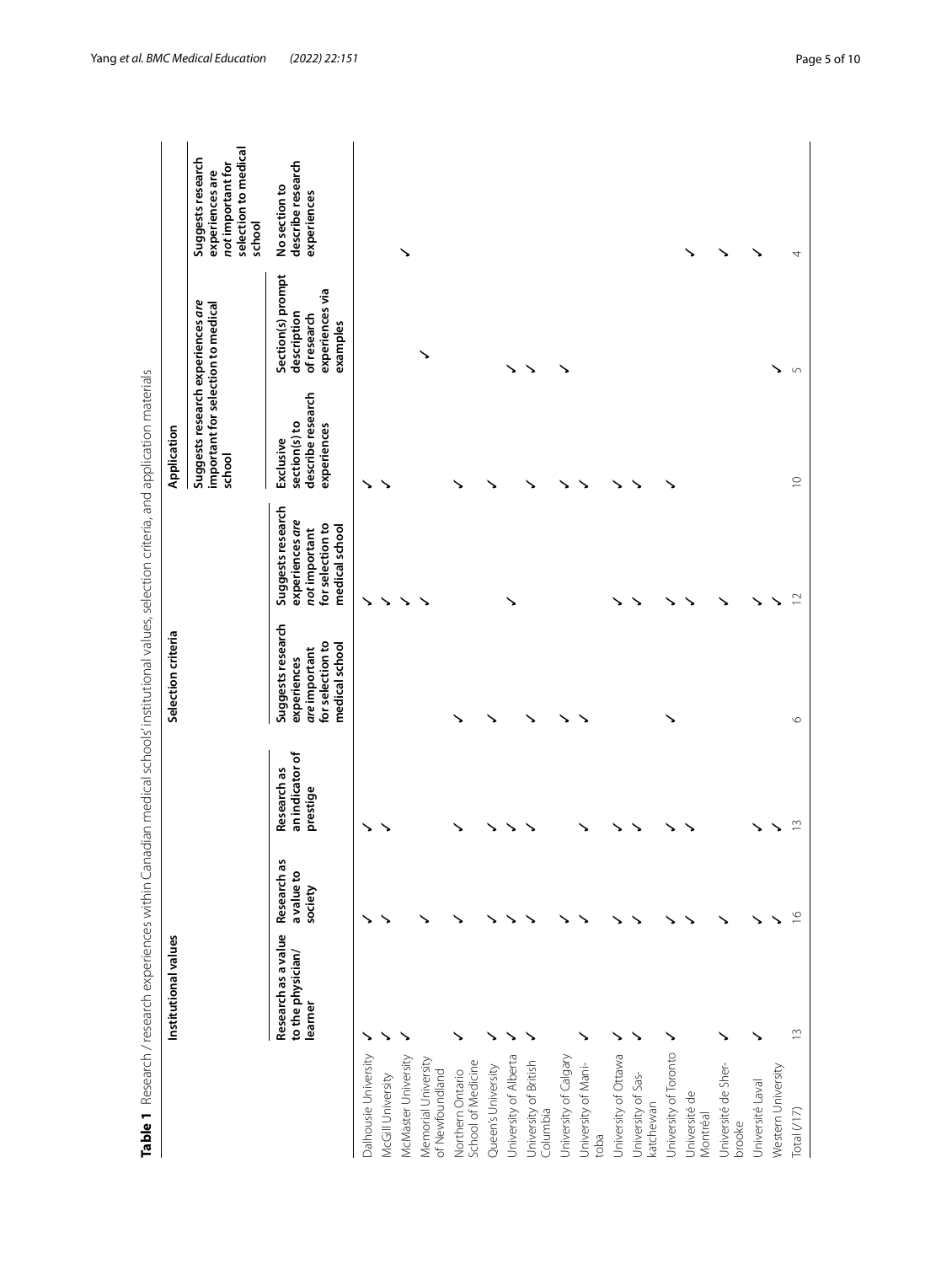indicates that it "*will review the entire [application] fle and will assign scores for: […] Intellectual curiosity, scholarly activity, and research (10%).*" (University of Calgary, "2020-2021 Applicant Manual")  $[43]$  $[43]$  $[43]$ . The application materials for these fve schools includes sections where applicants must describe their research experiences and/ or list their research publications and presentations. In addition, two of these schools also prompted research experiences as an example of an activity that can be described in a certain section. For instance, the University of Calgary stated:

## *Top 10 Experiences*

*Applicants are given the opportunity to identify up to 10 activities or experiences that they feel are suffciently important as to defne them as individuals. These may be employment or volunteer experiences, life experiences, awards, educational or research experiences. (University of Calgary, "2020-2021 Applicant Manual") [[43\]](#page-8-23).*

On the contrary, four Canadian medical schools suggest that research experiences are not important for selection, and this is represented in both their selection criteria and application (Table [1](#page-4-0)). Out of these four, three are located in Quebec. While each of these schools iterate the importance of research at an institutional level, comments regarding the importance of research experiences in the medical school's selection criteria and supplementary application are absent. It is noteworthy that the three Quebec schools belonging to this category have a separate evaluation and application process for streams of candidates who have completed graduate degrees in addition to undergraduate or CEGEP training, in which case research experiences are emphasized as important.

A moderate number (*n*=7) of Canadian medical schools fall into a third category, where their selection criteria and application materials have discordant suggestions regarding the importance of research experiences for selection (Table [1\)](#page-4-0). In each case, this discordance lies within contradictions in: the selection criteria that *do no*t suggest that research experiences are required for admission; and application materials that contain sections suggesting research experience is an activity of interest to the reviewers of the application. These application sections either offer research as an example of a relevant experience applicants can include in a certain section (*n*= 3) or refect places for the exclusive description of research experiences, either by requiring applicants to list their peer-reviewed academic publications or by requiring a declaration of a research course supervisor when available  $(n=4)$ . There are no schools where the reverse

is true (i.e., the selection criteria suggests that research experiences are important, but the application does not). Notably, the selection criteria of 6 of the schools made no explicit statements on the importance of research expe-riences for selection (Table [1\)](#page-4-0). The exception is Western University, which explicitly clarifed that research experiences are not required for selection to medical school through the following statement: "*We are not looking for any specifc extracurricular activities or experiences in our Abbreviated Autobiographical Sketch. Some of you may have done research or volunteering, some of you may not have. We also do not require any specifc publications*." (Western University, "Frequently Asked Questions") [\[45](#page-8-19)]. Western University's application materials included sections where research experiences can be listed based on the applicant's discretion.

Lastly, one school, the University of Toronto, simultaneously suggests that research experiences are important for selection to medical school and not required for selection to medical school. This school assesses the application according to four clusters based on the Can-MEDs Framework. One cluster is that of a scholar which is characterized by "*academic standing, achievements in leadership, research and social responsibility as demonstrated by (but not limited to) awards, conference presentations, publications and scholarships*." (University of Toronto, "Non-Academic Requirements") [[37](#page-8-22)]. Despite research experiences playing a role in the school's evaluation of applicants, another excerpt pertaining to selection claims that research experiences are not needed: "*There is nothing that you 'need' in the Autobiographical Sketch. You will not be penalized for interest in the clinical side of medicine, rather than research, or vice versa."*(University of Toronto, "Frequently Asked Questions") [\[37\]](#page-8-22). The application materials for the University of Toronto include an exclusive section in the Autobiographical Sketch for research.

Of particular note, although our analysis focused on policies pertaining to applicants who had completed undergraduate or CEGEP training, the admission policies associated with 9 Canadian medical schools conferred some sort of advantage to applicants with graduate degrees. Most frequently, graduate applicants would receive a bonus applied to their Grade Point Average calculation or to their overall fle score. We highlight this as potentially important given that graduate degrees are often associated with a research-intensive component, such that these policies may serve to have infuence on the way undergraduate and CEGEP aspiring physicians perceive the value of research experiences to the admissions process.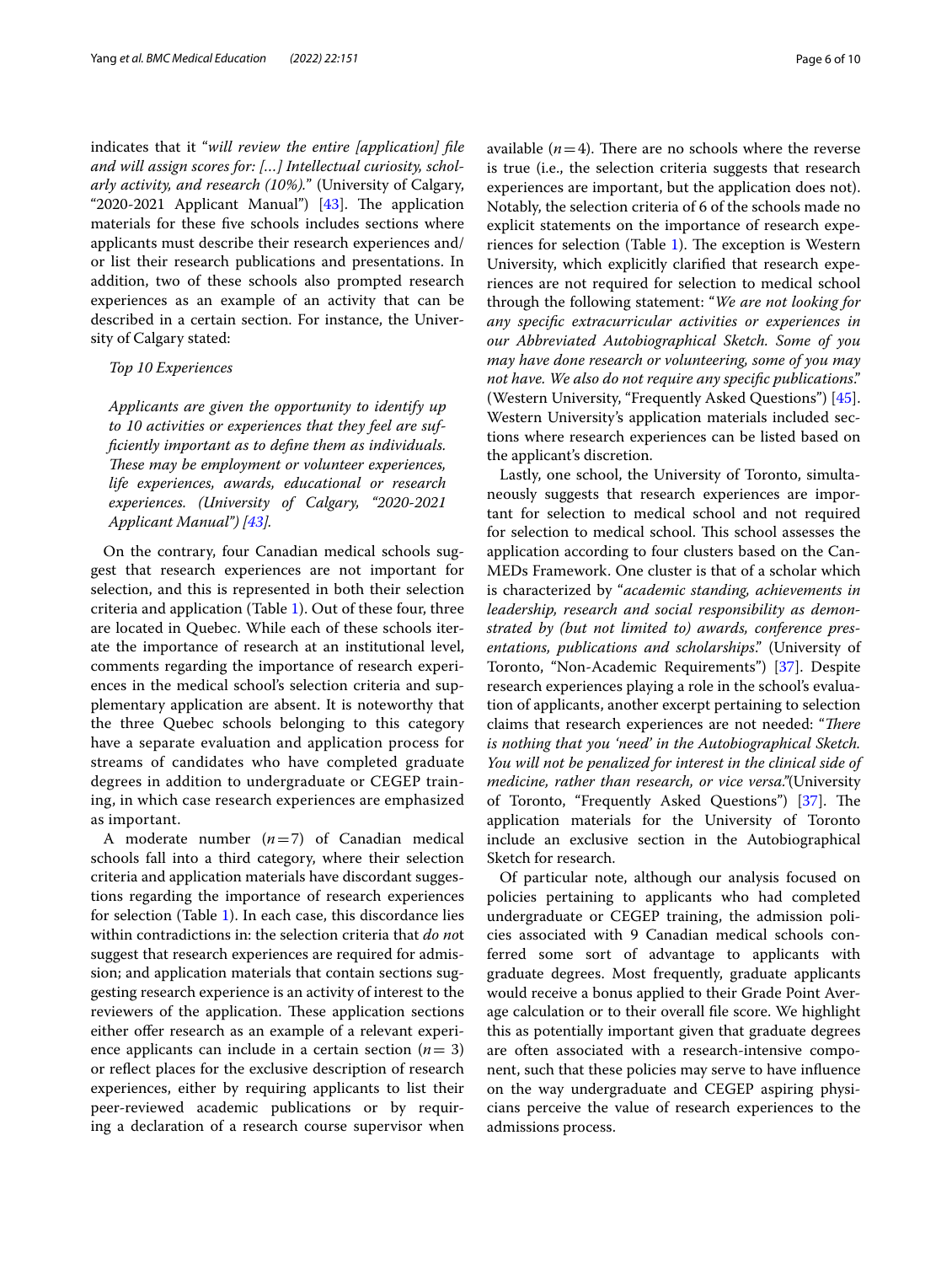## **Discussion**

There are many instances of unclear, discordant, or absent messages from universities regarding the importance of research experiences for medical school admissions. In this regard, it is important to recognize that medical school admission policies will have intended and unintended consequences. Discordant messages may cause signifcant confusion for applicants, and inadvertently encourage 'gamesmanship' and 'resume-padding' activities, particularly if students perceive research experiences simply as a driver for selection outcomes rather than a means to fulfll more intrinsic motivations and interests. Such behaviour in medical students has already been documented. Among medical students, 43% indicated that their main reason for research participation was to infuence entry into their residency of choice [\[6](#page-8-5)]. Additionally, another study found that a third of medical students who take a year off from their studies to pursue research do so primarily to increase the competitiveness of their residency applications [[50\]](#page-9-2).

The intended consequence of selection processes that suggest research experiences are important would ideally result in aspiring physicians who have a genuine interest and competence in research and are thus in alignment with that aspect of the CanMEDS framework. However, all aspiring physicians do not have the same access to opportunities to exhibit their merit for admission due to their diferent economic and social backgrounds [\[51](#page-9-3)]. This may be particularly important when considered alongside the way social privilege advantages those with greater access to research experiences and those able to engage in research without having to balance various responsibilities (such as employment, family support, domestic labour). As such, the markers used to evaluate aspiring physicians should closely refect the true qualities necessary to train the physicians our societies need and encourage aspiring physicians to behave in a way that best prepares them for a future career in medicine [[52](#page-9-4)].

It is noteworthy that some of the discordance may be a function of factors associated with the jurisdiction in which the medical school is located. For instance, 3 of the 4 Canadian medical schools that suggest to applicants that research experiences are not important in their selection criteria and application are located in Quebec. This might reflect Quebec's unique CEGEP system, and consequently a distinct pool of aspiring physicians. Compared to schools outside of Quebec, these three Quebec medical schools tend to admit younger students [\[1](#page-8-0)] who are able to apply without an undergraduate degree. Moreover, Ontario medical schools maintain varying stances on the importance of research experiences in selection, yet collectively use OMSAS to facilitate the application process. This may be confusing to applicants, since OMSAS requests the same information from all applicants to Ontarian medical schools regardless of what materials each individual school actually considers in their selection process [[53\]](#page-9-5). Some Ontario schools do not consider the OMSAS Autobiographical Sketch in their selection process at all [[36,](#page-8-26) [45\]](#page-8-19), while some schools use the Autobiographical Sketch as part of their evaluation  $[34, 37, 39, 44]$  $[34, 37, 39, 44]$  $[34, 37, 39, 44]$  $[34, 37, 39, 44]$  $[34, 37, 39, 44]$  $[34, 37, 39, 44]$ . This variation may partly account for the heterogeneity between the value of research experience implied by Ontario medical schools' selection criteria and application materials.

In completing our analysis, we are struck by the abundance of medical schools with institutional messaging that equates research prowess with excellence. We feel that aspiring physicians may pick up on that messaging and draw the conclusion that because institutions regard research prowess as an indication of excellence on an institutional level, they also regard research experiences as an indication of excellence on an individual level. That said, we recognize that research experiences are not necessarily contemplated this way when selecting aspiring physicians. Indeed, medical schools may suggest that research experiences are not important for selection because they believe that successful applicants will be taught the necessary research skills during their undergraduate and postgraduate medical training. Furthermore, the discrepancy between the institutional level descriptions of research importance and the selection and application-level descriptions of research may also refect an attempt by medical schools to construct a more inclusive selection process that accommodates applicants with diverse experiences, backgrounds, and unequal access to research experiences. This train of thought is potentially refected in the selection criteria of several schools, such as the University of British Columbia and Memorial University of Newfoundland, which acknowledge extraneous personal circumstances that can impact the extracurricular activities applicants are able to engage in. Whether the absence of research experiences from medical school's selection criteria successfully ensures a more equitable selection process or rather confuses applicants is yet to be determined.

The ways in which Canadian medical schools ask applicants to describe their research experience is principally centered around research productivity metrics, described in terms of publications, presentations, awards, and grants. Given that Canadian medical schools generate hundreds of thousands in research revenue every year [[1\]](#page-8-0), we can speculate that a medical school's interest in an aspiring physician's research productivity could be partially related to the medical school's own research goals. However, research productivity as a surrogate measurement for research experiences will have its own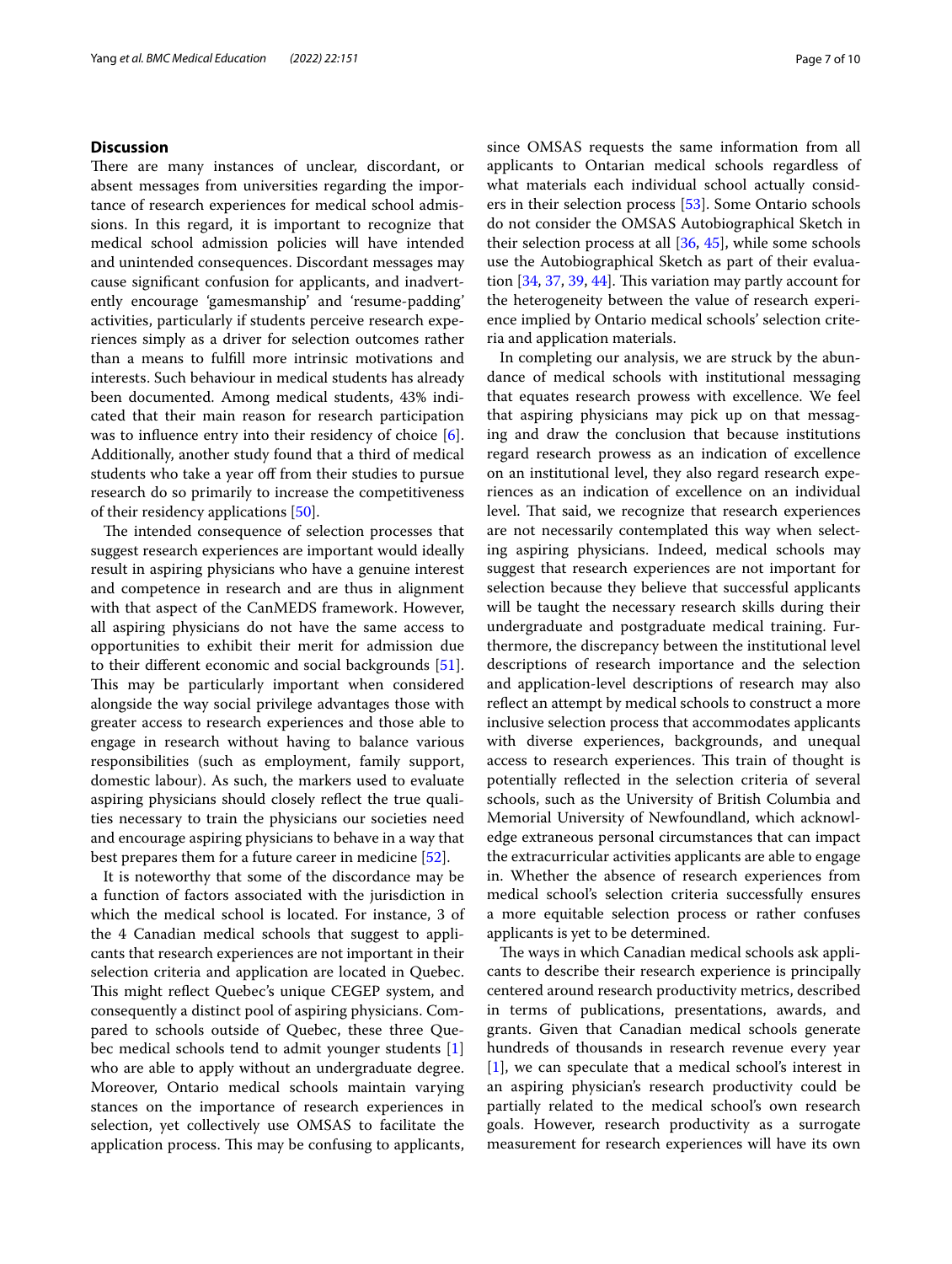unintended consequences. For instance, applicants might artifcially infate their research experiences and productivity through the publication of low-impact studies [[54](#page-9-6)] or engagement in predatory journals [[55\]](#page-9-7). Research productivity as a surrogate for research experiences from applicants aligns with the theme of research as an indicator for prestige and excellence as constructed in this study and in previous work on the discourses found in Canadian medical school web pages [[56](#page-9-8)].

Our study has a few limitations. Firstly, only the data posted publicly on the Canadian medical school websites were sampled and analyzed with respect to selection criteria and application information; resultantly, there may be more information about each medical school's selection criteria or application that was not presented in these locations and therefore not captured in our study. Our analysis of medical school policies was limited to the most recent documents and webpages (as of the 2020-2021 application cycle, or the latest update of the webpage during time of sampling). Documents and web pages from previous years or cycles were not considered or analyzed. We recognize that medical school policies and regulations from previous cycles may have a large impact on student behaviour and understanding of medical school requirements, especially since many aspiring physicians will begin preparing for medical school admissions several years prior to applying.

## **Practical implications of the study's fndings :**

- Given the discordance within admission policies, medical schools should carefully appraise their admission policies for clarity and consistency.
- It is worthwhile for medical schools to consider the true importance of research experiences in the selection of aspiring physicians and the development of future health care providers, and in turn consider whether this is refected within their admission policies.
- Discordance within medical school admission policies might not be unique to a Canadian context. Educators of other jurisdictions may wish to contemplate the implications of their admission policies concerning research experience on the behaviours of aspiring physicians in their region, asking themselves whether policies are having their intended outcomes.

## **Conclusion**

Within the 17 Canadian medical schools, there is a signifcant amount of heterogeneity in the frontfacing policies regarding the importance of research experience for admission to medical school. This heterogeneity may cause confusion for aspiring physicians who are in the process of preparing for medical school applications and should be considered with respect to the intended and unintended consequences of promoting research activity amongst aspiring physicians. At this point, we can only speculate about the impact Canadian medical school admissions policies have on aspiring physician's decisions to engage and seek research experiences; further research on the topic should seek to acquire an understanding of the importance of research experiences for selection to medical school as perceived by aspiring physicians and medical school admission committees. Data on research experience from admitted applicants could be helpful in further exploring the value of research experiences for admission to medical school.

#### **Abbreviations**

MD: Doctor of Medicine; Essential Skills: Collection of documents describing the technical standards for students of MD programs; OMSAS: Ontario Medical Schools Application Service; CEGEP: Canadian undergraduate or Collège d'enseignement général et professionnel.

#### **Acknowledgements**

The authors would like to acknowledge the valuable contributions of Asiana Elma, Muhammadhasan Nasser, and Dr. Kulamakan Kulasegaram for their support of this project.

#### **Authors' contributions**

IC and LY led data collection, management, analysis, interpretation, and the writing of the manuscript. LG supervised all aspects of the study. IC, LY, SR, and LG all participated in data analysis and interpretation and contributed to the critical revision of the paper, approved the fnal manuscript for publication, and have agreed to be accountable for all aspects of the work in ensuring that questions related to the accuracy or integrity of any part of the work are appropriately investigated and resolved. All authors have read and approved of the manuscript and material.

## **Funding**

Not applicable.

#### **Availability of data and materials**

Data that support the fndings of this study are publicly available on the admissions websites of all 17 medical schools in Canada. The data are cited in references: 15-26, 28-45, and 53.

#### **Declarations**

#### **Ethics approval and consent to participate**

No human participants were involved in this study. All methods were performed in accordance with the relevant guidelines and regulations listed by BMC Medical Education Ethics and Consent and Hamilton Integrated Research Ethics Board. This project has been reviewed by the Hamilton Integrated Research Ethics Board under Project #13421.

#### **Consent for publication**

Not applicable.

#### **Competing interests**

The authors declare that they have no competing interests.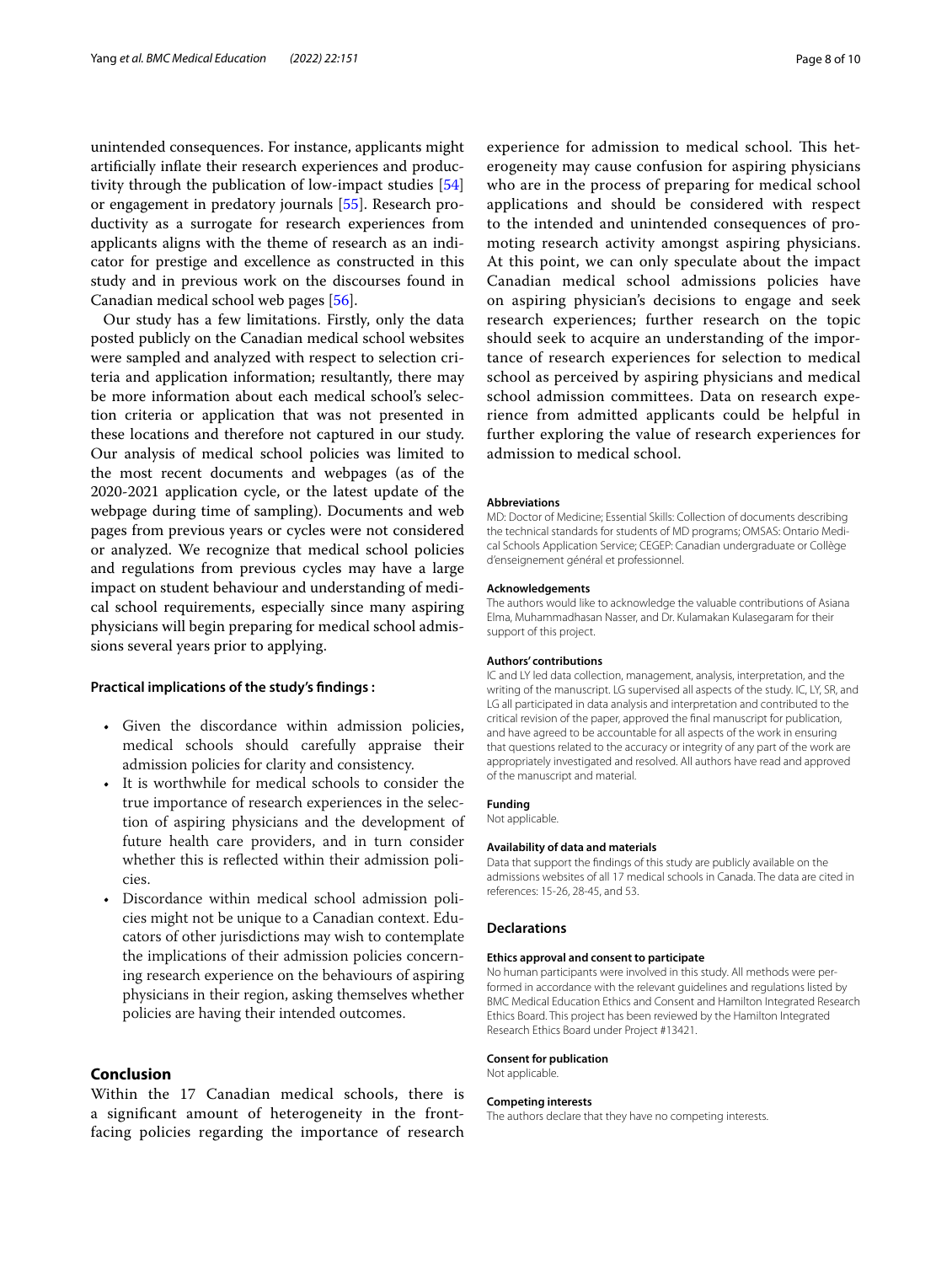#### **Author details**

<sup>1</sup> Bachelor of Health Sciences Program, Faculty of Health Sciences, McMaster University, Hamilton, Canada. <sup>2</sup> Department of Pathology and Molecular Medicine, Faculty of Health Sciences, McMaster University, Hamilton, Canada. 3 <sup>3</sup> Department of Family Medicine, Faculty of Health Sciences, McMaster University, Hamilton, Canada. <sup>4</sup>McMaster Education Research, Innovation, and Theory, Faculty of Health Sciences, McMaster University, Hamilton, Canada.

Received: 21 October 2021 Accepted: 7 February 2022<br>Published online: 05 March 2022

#### **References**

- <span id="page-8-0"></span>1. The Association of Faculties of Medicine of Canada. Canadian Medical Education Statistics. Ottawa 2019.
- <span id="page-8-1"></span>2. AAMC. 2020 FACTS: Applicants and Matriculants Data. 2020.
- <span id="page-8-2"></span>3. 5 Tips To Find A Research Position As A Pre-Med College Student. MedApplications. 2020. [https://medapplications.com/5-tips-fnd-research-posit](https://medapplications.com/5-tips-find-research-position-pre-med-college-student/) [ion-pre-med-college-student/](https://medapplications.com/5-tips-find-research-position-pre-med-college-student/). Accessed 24 Apr 2021.
- <span id="page-8-3"></span>4. Kowarski I. What Type of Research Impresses Med Schools? US News & World Report. 2019. [www.usnews.com/education/best-graduate-schoo](http://www.usnews.com/education/best-graduate-schools/top-medical-schools/articles/2019-05-30/what-type-of-research-helps-you-get-into-medical-school) [ls/top-medical-schools/articles/2019-05-30/what-type-of-research-helps](http://www.usnews.com/education/best-graduate-schools/top-medical-schools/articles/2019-05-30/what-type-of-research-helps-you-get-into-medical-school)[you-get-into-medical-school](http://www.usnews.com/education/best-graduate-schools/top-medical-schools/articles/2019-05-30/what-type-of-research-helps-you-get-into-medical-school). Accessed 24 Apr 2021.
- <span id="page-8-4"></span>5. 6 Ways for Pre-Meds to Gain Research Experience. 2021. [https://www.](https://www.princetonreview.com/med-school-advice/research-experience-for-medical-school) [princetonreview.com/med-school-advice/research-experience-for-medic](https://www.princetonreview.com/med-school-advice/research-experience-for-medical-school) [al-school.](https://www.princetonreview.com/med-school-advice/research-experience-for-medical-school) Accessed 24 Apr 2021.
- <span id="page-8-5"></span>6. Siemens DR, Punnen S, Wong J, Kanji N. A survey on the attitudes towards research in medical school. BMC Med Educ. 2010;10:4.
- <span id="page-8-6"></span>7. Lei SA, Chuang N-K. Undergraduate research assistantship: a comparison of benefts and costs from faculty and students' perspectives. Education. 2009;130:232–41.
- <span id="page-8-7"></span>8. Tummers L. Public Policy and Behavior Change. Public Admin Rev. 2019;79:925–30.
- <span id="page-8-8"></span>9. Rosenberg M, Wood L. The power of policy to infuence behaviour change: daylight saving and its efect on physical activity. Australian and New Zealand Journal of Public Health. 2010;34:83–8.
- <span id="page-8-9"></span>10. Lin KY, Anspach RR, Crawford B, Parnami S, Fuhrel-Forbis A, De Vries RG. What must I do to succeed?: Narratives from the US premedical experience. Social Science & Medicine. 2014;119:98–105.
- <span id="page-8-10"></span>11. Razack S, Lessard D, Hodges BD, Maguire MH, Steinert Y. The More It Changes; the More It Remains the Same: A Foucauldian Analysis of Canadian Policy Documents Relevant to Student Selection for Medical School. Advances in Health Sciences Education. 2014;19:161–81.
- <span id="page-8-11"></span>12. Hafferty FW. Beyond curriculum reform: confronting medicine's hidden curriculum. Acad Med. 1998;73:403–7.
- <span id="page-8-12"></span>13. White J, Brownell K, Lemay J-F, Lockyer JM. "What Do They Want Me To Say?" The hidden curriculum at work in the medical school selection process: a qualitative study. BMC Med Educ. 2012;12:1–9.
- <span id="page-8-13"></span>14. Guyatt G, Cairns J, Churchill D, Cook D, Haynes B, Hirsh J, et al. Evidence-Based Medicine: A New Approach to Teaching the Practice of Medicine. JAMA. 1992;268:2420–5.
- <span id="page-8-14"></span>15. McGill University. Academic Standards and Essential Skills. Office of Admissions. [https://www.mcgill.ca/medadmissions/applying/requiremen](https://www.mcgill.ca/medadmissions/applying/requirements/general-requirements/academic-standards-essential-skills) [ts/general-requirements/academic-standards-essential-skills](https://www.mcgill.ca/medadmissions/applying/requirements/general-requirements/academic-standards-essential-skills). Accessed 27 Jul 2021.
- 16. Université de Sherbrooke. Aptitudes et compétences. [https://www.usher](https://www.usherbrooke.ca/doctorat-medecine/admission/aptitudes-et-competences-qui-sont-gages-de-succes-aux-etudes-au-doctorat-en-medecine/) [brooke.ca/doctorat-medecine/admission/aptitudes-et-competences](https://www.usherbrooke.ca/doctorat-medecine/admission/aptitudes-et-competences-qui-sont-gages-de-succes-aux-etudes-au-doctorat-en-medecine/)[qui-sont-gages-de-succes-aux-etudes-au-doctorat-en-medecine/.](https://www.usherbrooke.ca/doctorat-medecine/admission/aptitudes-et-competences-qui-sont-gages-de-succes-aux-etudes-au-doctorat-en-medecine/) Accessed 27 Jul 2021.
- 17. Cumming School of Medicine. Cumming School of Medicine Doctor of Medicine (MD) 2020-2021 Applicant Manual. 2020.
- 18. College of Medicine at the University of Saskatchewan. ESSENTIAL SKILLS AND ABILITIES REQUIRED FOR THE STUDY OF MEDICINE. 2014.
- 19. Council of Ontario Faculties of Medicine (COFM). Essential Skills and Abilities Required for Entry to a Medical Degree Program. 2016. [https://www.](https://www.ouac.on.ca/docs/omsas/COFM_Abilities_Nov08.16.pdf) [ouac.on.ca/docs/omsas/COFM\\_Abilities\\_Nov08.16.pdf.](https://www.ouac.on.ca/docs/omsas/COFM_Abilities_Nov08.16.pdf) Accessed 24 Apr 2021.
- 20. Dalhousie University's Faculty of Medicine. Technical Standards for Students in the MD program. 2016.
- 21. Memorial University of Newfoundland. Essential Skills and Abilities Required for the Study of Medicine. 2017.
- 22. University of British Columbia. Essential Skills and Abilities ("Technical Standards") for Admission, Promotion and Graduation in the MD Program of the University of British Columbia MD Undergraduate Education Program. 2013.
- 23. Université de Montréal. Les compétences essentielles à l'étude de la médecine.
- 24. Université Laval. Aptitudes et compétences essentielles pour l'admission et la poursuite des études au programme de doctorat en médecine (normes techniques). 2019.
- 25. University of Alberta. Technical Standards Policy. 2013.
- <span id="page-8-15"></span>26. University of Manitoba. Essential Skills and Abilities (Technical Standards) for Admission, Promotion and Graduation in Medicine. 2019.
- <span id="page-8-16"></span>27. Frank JR, Snell L, Sherbino J, Royal College of Physicians and Surgeons of Canada. CanMEDS 2015 physician competency framework. 2015.
- <span id="page-8-17"></span>28. About CanMEDS:: The Royal College of Physicians and Surgeons of Canada. 2021. [https://www.royalcollege.ca/rcsite/canmeds/about-canme](https://www.royalcollege.ca/rcsite/canmeds/about-canmeds-e) [ds-e.](https://www.royalcollege.ca/rcsite/canmeds/about-canmeds-e) Accessed 21 Jul 2021.
- <span id="page-8-18"></span>29. Accueil: Faculté de médecine. Université Laval Faculté de médecine. [https://www.fmed.ulaval.ca/accueil/.](https://www.fmed.ulaval.ca/accueil/) Accessed 28 Apr 2021.
- 30. Faculté de médecine et des sciences de la santé. Université de Sherbrooke Faculté de médecine et des sciences de la santé. [https://www.](https://www.usherbrooke.ca/medecine/) [usherbrooke.ca/medecine/.](https://www.usherbrooke.ca/medecine/) Accessed 28 Apr 2021.
- <span id="page-8-24"></span>31. Faculty of Medicine and Health Sciences. McGill University Faculty of Medicine and Health Sciences. [https://www.mcgill.ca/medhealthsci/.](https://www.mcgill.ca/medhealthsci/) Accessed 28 Apr 2021.
- 32. Faculty of medicine / Faculté de médecine. Université de Montréal Faculté de médecine. [https://medecine.umontreal.ca/medical-school/.](https://medecine.umontreal.ca/medical-school/) Accessed 28 Apr 2021.
- 33. Faculty of Medicine. Memorial University of Newfoundland Faculty of Medicine.<https://www.med.mun.ca/medicine/home.aspx>. Accessed 24 Apr 2021.
- <span id="page-8-27"></span>34. Faculty of Health Sciences School of Medicine. Queen's University Faculty of Health Sciences School of Medicine.<https://meds.queensu.ca/>. Accessed 28 Apr 2021.
- 35. Faculty of Medicine MD Undergraduate Program. University of British Columbia Faculty of Medicine MD Undergraduate Program. [https://](https://mdprogram.med.ubc.ca/) [mdprogram.med.ubc.ca/](https://mdprogram.med.ubc.ca/). Accessed 28 Apr 2021.
- <span id="page-8-26"></span>36. MD Program. McMaster University MD Program. [https://mdprogram.](https://mdprogram.mcmaster.ca/md-program) [mcmaster.ca/md-program.](https://mdprogram.mcmaster.ca/md-program) Accessed 28 Apr 2021.
- <span id="page-8-22"></span>37. MD Program. University of Toronto MD Program. [https://md.utoronto.ca/.](https://md.utoronto.ca/) Accessed 24 Apr 2021.
- 38. MD Program Faculty of Medicine & Dentistry. University of Alberta MD Program.<https://www.ualberta.ca/medicine/programs/md/index.html>. Accessed 24 Apr 2021.
- <span id="page-8-28"></span>39. MD Program. Northern Ontario School of Medicine MD Program. [https://](https://www.nosm.ca/education/md-program/) [www.nosm.ca/education/md-program/.](https://www.nosm.ca/education/md-program/) Accessed 24 Apr 2021.
- 40. Medical School Admissions. Dalhousie University Medical School Admissions. [https://medicine.dal.ca/departments/core-units/admissions.html.](https://medicine.dal.ca/departments/core-units/admissions.html) Accessed 28 Apr 2021.
- 41. Medicine Admissions. University of Saskatchewan Medicine Admissions. <https://admissions.usask.ca/medicine.php#About>. Accessed 24 Apr 2021.
- 42. Rady Faculty of Health Sciences. University of Manitoba Rady Faculty of Health Sciences. [https://umanitoba.ca/health-sciences/.](https://umanitoba.ca/health-sciences/) Accessed 28 Apr 2021.
- <span id="page-8-23"></span>43. Undergraduate Medical Education. University of Calgary Undergraduate Medical Education. [https://cumming.ucalgary.ca/mdprogram.](https://cumming.ucalgary.ca/mdprogram) Accessed 24 Apr 2021.
- <span id="page-8-25"></span>44. Undergraduate Medical Education. University of Ottawa Undergraduate Medical Education. [https://med.uottawa.ca/undergraduate/updates](https://med.uottawa.ca/undergraduate/updates-regarding-covid-19-ugme-program-activities)[regarding-covid-19-ugme-program-activities.](https://med.uottawa.ca/undergraduate/updates-regarding-covid-19-ugme-program-activities) Accessed 28 Apr 2021.
- <span id="page-8-19"></span>45. Undergraduate Medical Education. Western University Undergraduate Medical Education. [https://www.schulich.uwo.ca/medicine/undergradu](https://www.schulich.uwo.ca/medicine/undergraduate//index.html) [ate//index.html](https://www.schulich.uwo.ca/medicine/undergraduate//index.html). Accessed 24 Apr 2021.
- <span id="page-8-20"></span>46. O'Leary Z. The Essential Guide to Doing Your Research Project. 3rd edition. SAGE Publications Ltd; 2017.
- <span id="page-8-21"></span>47. Bradshaw C, Atkinson S, Doody O. Employing a Qualitative Description Approach in Health Care Research. Global Qualitative Nursing Research. 2017;4:2333393617742282.